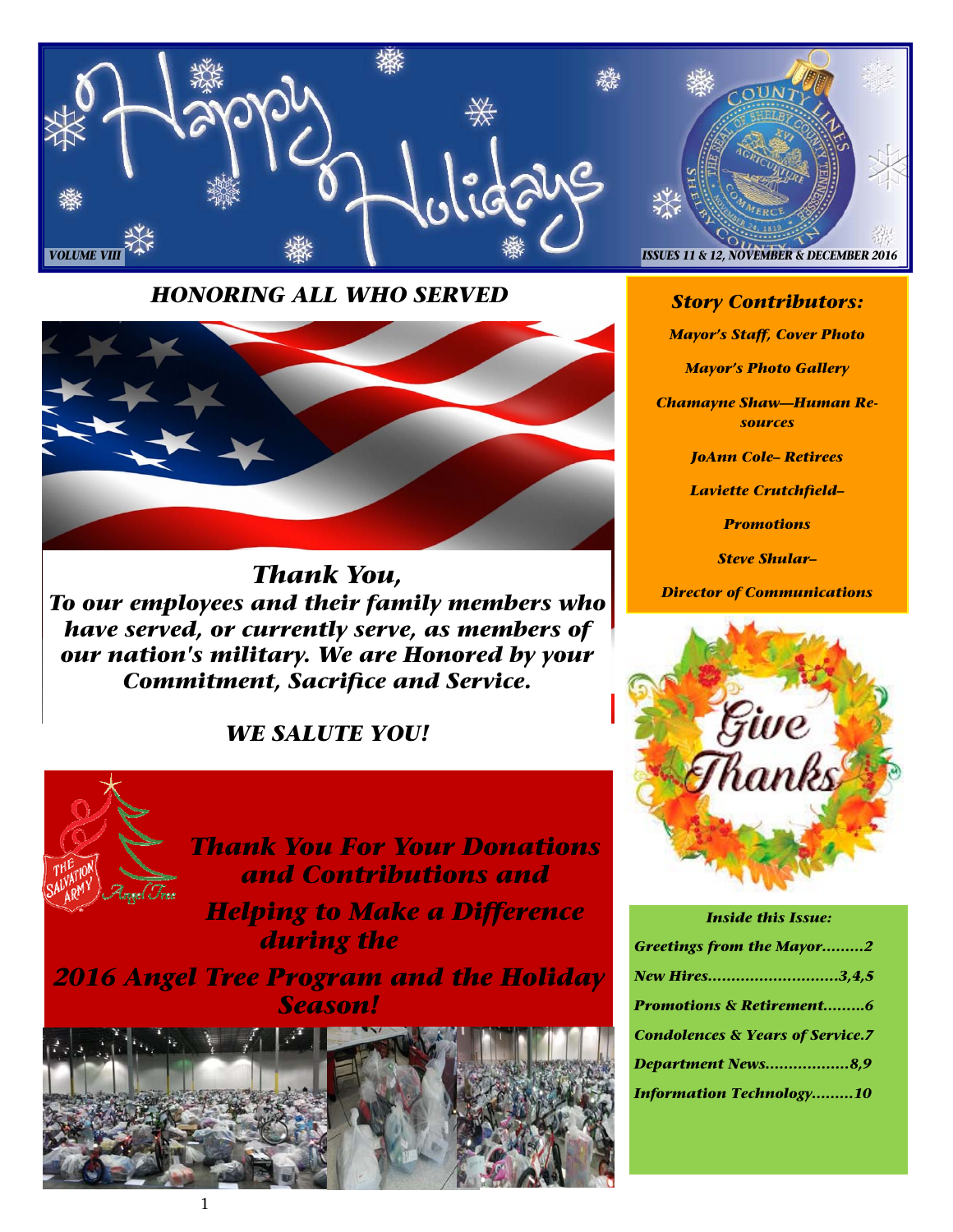

#### *VOLUME VIII*

## *Greetings from the Mayor*

# *Mayor Luttrell on the Move...*



November and December are a perfectly situated months on the calendar. As the last months of the year, you have plenty of time to finish your personal and professional goals. With Veterans Day and Thanksgiving offering time to reflect, November provides a springboard for the December holidays, including Christmas, Hanukah, and the New Year.

Thank you to all Veterans who have served in our armed forces. War is a costly tragedy, but history shows time and again the importance of brave men and women facing down threats against the American values we share: liberty, justice, and peace for all people. For those that served – risking their lives and giving their time and efforts on behalf of us all – thank you.

For Thanksgiving and Christmas, I encourage everyone to take the time to cherish your loved ones. Family and friends are so important, and it is an ideal time to strengthen those relationships and enjoy the time you have together.

Lastly, the University of Tennessee Health Science's Center for Addiction Science recently received recognition as the first Center of Excellence by the national Addiction Medicine Foundation. This important UT institution provides critical research into the prevention and treatment of addiction, and I am eager to see its continued growth and impact both here in Shelby





*Infant Mortality Reduction News Conference Mayor Luttrell, Dr. Haushalter.* 

*Operation Safe Community Press Conference District Attorney General, Amy Weirich, Mayor Luttrell, Sheriff Bill Oldham, Mayor Strickland, U.S. Attorney Edward Stanton III.* 





*Shelby County Citizen's University 12th session class. Chairman Melvin Burgess taught the class about the importance of the Shelby County Commission.* 

*Mayor Luttrell joined Governor Haslam, Mayor Strickland, other dignitaries and officials at St. Jude who announced today major public infrastructure improvements planned for the area near St. Jude* 

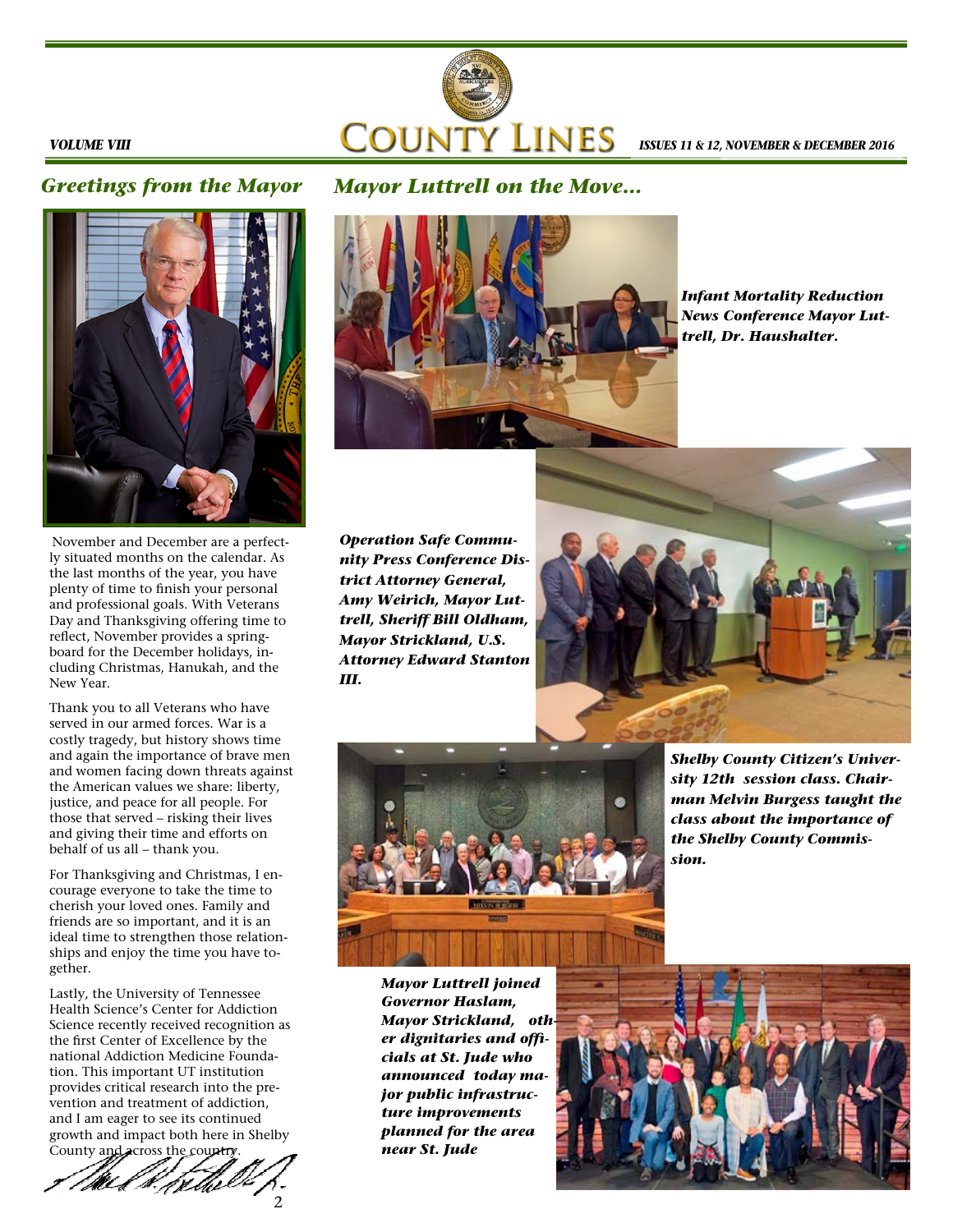# **COUNTY LINES ISSUES 11 & 12, NOVEMBER & DECEMBER 2016**

*VOLUME VIII* 

# *NOVEMBER 2016 NEW HIRES*

*EMPLOYEE'S NAME DEPARTMENT*  *POSITION JAMES R. BYARS ATTORNEY GENERAL'S OFFICE LEGAL INVESTIGATOR II AUSTIN L. NICHOLS ATTORNEY GENERAL'S OFFICE ATTORNEY I JORDAN A. ANDERSON CRIMINAL COURT JUDGE LAW CLERK JACOB W. BROWN CRIMINAL COURT JUDGE LAW CLERK VICTORIA D. COOPER CRIMINAL COURT JUDGE LAW CLERK CHINONYELUM N. NWOSU COMMUNITY SERVICES MISCELLANEOUS TEMP JANNEL OWENS COMMUNITY SERVICES MISCELLANEOUS TEMP KESHIA D RAINEY COMMUNITY SERVICES MISCELLANEOUS TEMP CORSHAY Q. BRADLEY COMMUNITY SERVICES MISCELLANEOUS TEMP TAMESHA L. BROOKS COMMUNITY SERVICES MISCELLANEOUS TEMP CORRY D. OWENS, JR. COMMUNITY SERVICES ACCOUNTANT C ROSITA A. TIMMONS COMMUNITY SERVICES ACCOUNTANT C*  **SPENCER A. BROWN FIRE DEPARTMENT FIRE FIREFIGHTER RECRUIT** *CODY M. BUCKLER FIRE DEPARTMENT FIREFIGHTER RECRUIT WESLEY S. CARPENTER FIRE DEPARTMENT FIREFIGHTER RECRUIT JACOB A. CAVALLO FIRE DEPARTMENT FIREFIGHTER RECRUIT JACOB A. CECIL FIRE DEPARTMENT FIREFIGHTER RECRUIT WILLIE D. CLARK FIRE DEPARTMENT FIREFIGHTER RECRUIT DERRICK L. DENNIS FIRE DEPARTMENT FIREFIGHTER RECRUIT* **PHILIP J. FERNALD FIRE DEPARTMENT FIRE FIREFIGHTER RECRUIT** *MARK A. FREEMAN FIRE DEPARTMENT FIREFIGHTER RECRUIT WILLIAM K. HILL FIRE DEPARTMENT FIREFIGHTER RECRUIT KEVIN HOBSON FIRE DEPARTMENT FIREFIGHTER RECRUIT ANDREW R. HUNT FIRE DEPARTMENT FIREFIGHTER RECRUIT KRISTEN A. KRISTEN FIRE DEPARTMENT FIREFIGHTER RECRUIT JUSTIN G. LUTTRELL FIRE DEPARTMENT FIREFIGHTER RECRUIT JOSHUA T. MECKLIN FIRE DEPARTMENT FIREFIGHTER RECRUIT ANDREW B. MORGAN FIRE DEPARTMENT FIREFIGHTER RECRUIT*  **MARTIN, PRITCHARD FIRE DEPARTMENT FIRE FIREFIGHTER RECRUIT** *JESSICA C. RINGER FIRE DEPARTMENT FIREFIGHTER RECRUIT*  **FRIC N. SKOLNIK FIRE DEPARTMENT FIRE FIREFIGHTER RECRUIT** 

**TYLER A. STARNES FIRE DEPARTMENT FIRE FIREFIGHTER RECRUIT** 

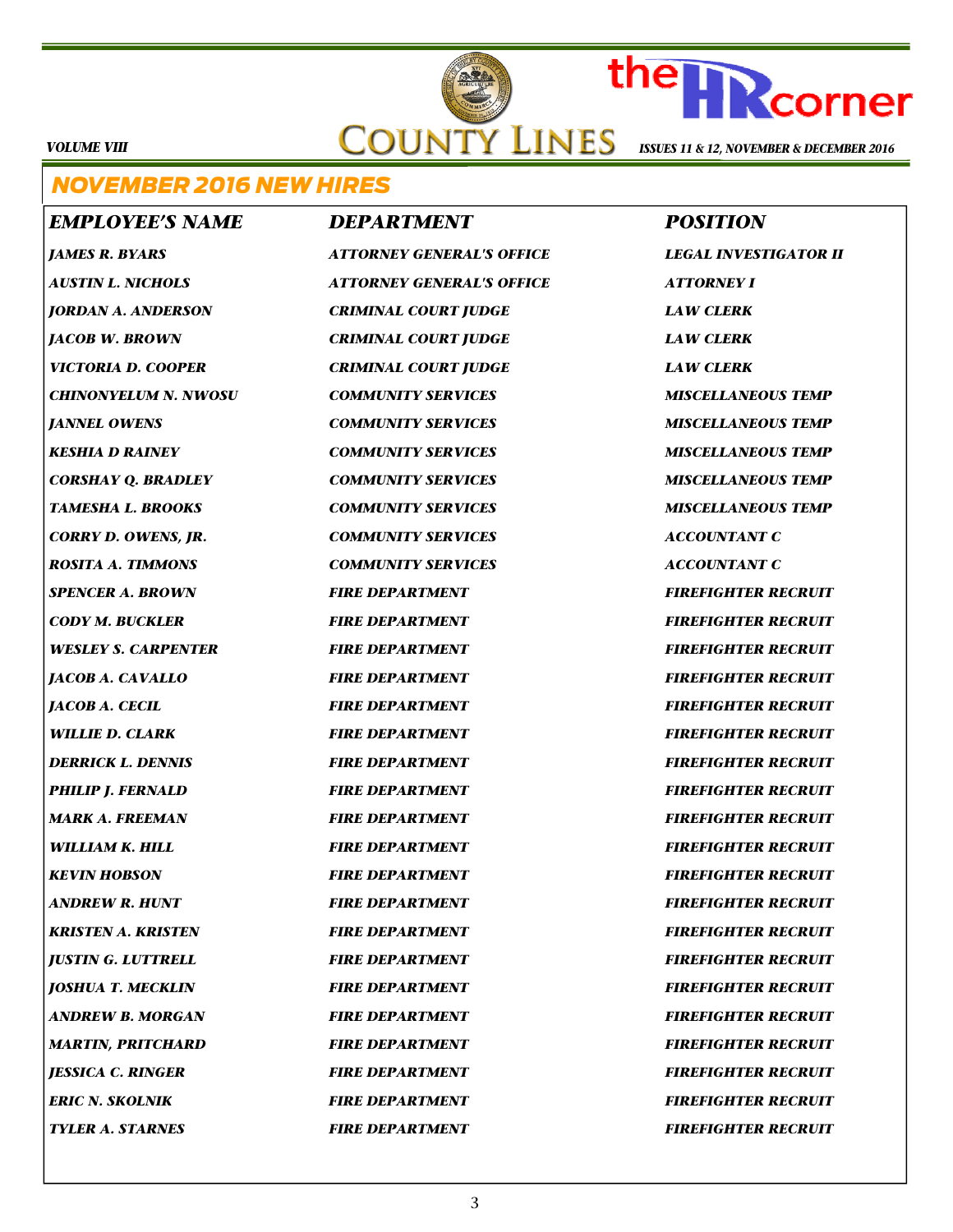

#### *VOLUME VIII*

New Hires Continued…. *LEVONE STEWART, JR. FIRE DEPARTMENT FIREFIGHTER RECRUIT*  **BRIAN D SUBER FIRE DEPARTMENT FIRE FIREFIGHTER RECRUIT DAVID H SWINDOLL FIRE DEPARTMENT FIRE FIREFIGHTER RECRUIT DAVID C. TAYLOR FIRE DEPARTMENT FIRE FIREFIGHTER RECRUIT** *JACOB A. VANDIVER FIRE DEPARTMENT FIREFIGHTER RECRUIT*  **DAMIEN WESBY FIRE DEPARTMENT FIRE FIREFIGHTER RECRUIT** *TIMOTHY W. WILLIAMS, JR. FIRE DEPARTMENT FIREFIGHTER RECRUIT TYLER V WILSON FIRE DEPARTMENT FIREFIGHTER RECRUIT*  **DANDRIA S. WRIGHT FIRE DEPARTMENT FIRE FIREFIGHTER RECRUIT** *BRANDON J. VIRGIL GENERAL SESSIONS CRIMINAL CLERICAL SPECIALIST CLAY R. ADKISON HEALTH DEPARTMENT ENGINEER B DINA C. CROWELL HEALTH DEPARTMENT MEDICAL ASSISTANT KEONA T. DAVIS HEALTH DEPARTMENT HEALTH INVESTIGATOR EDWARD D. HAN HEALTH DEPARTMENT REGISTERED DIETICIAN LASINA S. HULL HEALTH DEPARTMENT CUSTODIAL WORKER ZURI L. JONES HEALTH DEPARTMENT HEALTH INVESTIGATOR MARSHA L. MCKINNIE HEALTH DEPARTMENT CLERICAL SPECIALIST MELODY R. PRINCES-KELLEY HEALTH DEPARTMENT HEALTH INVESTIGATOR ADRIANNA T. SHARKEY HEALTH DEPARTMENT ENVIRONMENTALIST*  **FENTRESSA J. STITT FEALTH DEPARTMENT MISCELLANEOUS TEMP** *TONY, WILLIAMS HEALTH DEPARTMENT HEALTH INVESTIGATOR DEON A. SHELTON MAYOR'S OFFICE ADMINISTRATIVE TECH. DUSTIN J. SHULLY PARKS AND GROUNDS GOLF COURSE ATTENDANT MELODY DERNOCOEUR PUBLIC DEFENDER'S OFFICE ASSISTANT PUBLIC DEFENDER LEIGH T. DICKEY PUBLIC DEFENDER'S OFFICE ASSISTANT PUBLIC DEFENDER*  **SIMONE R. JACKSON FUBLIC DEFENDER'S OFFICE ADMINISTRATIVE TECH.** *TUCKER K. MARSHBURN PUBLIC DEFENDER'S OFFICE ASST PUB DEF TEMP GLENDA F. PEARSON PUBLIC DEFENDER'S OFFICE LEGAL SECRETARY ANDREW C. SULLIVAN PUBLIC DEFENDER'S OFFICE ASSISTANT PUBLIC DEFENDER CAROLYN R. SUTHERLAND PUBLIC DEFENDER'S OFFICE ASSISTANT PUBLIC DEFENDER* 

*ISSUES 11 & 12, NOVEMBER & DECEMBER 2016*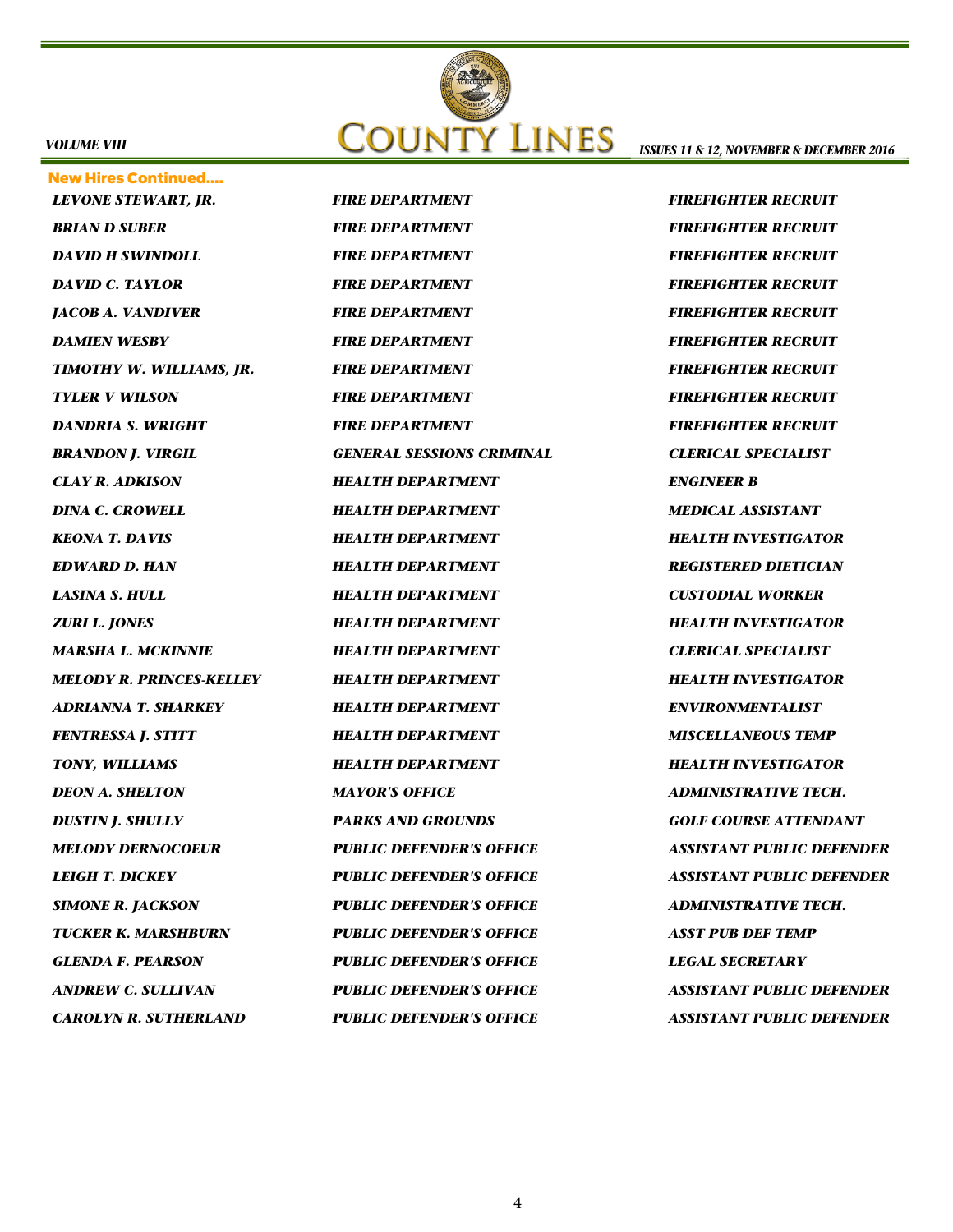

*CRANMER R. BOYCE, IV ROADS AND BRIDGES TRUCK DRIVER III TORRANCE FULTON ROADS AND BRIDGES FOREMAN B CLAYTON E. STOKES ROADS AND BRIDGES ENGINEER, SENIOR PRINCETON J. ALDRIDGE SHERIFF'S OFFICE SHERIFF PATROL OFFICER MARKEISHA L. ARABERTHA SHERIFF'S OFFICE SHERIFF PATROL OFFICER BRETT L. BRANETT SHERIFF'S OFFICE SHERIFF PATROL OFFICER JERMAINE M. COLLINS SHERIFF'S OFFICE SHERIFF PATROL OFFICER AARON L. DELANEY SHERIFF'S OFFICE SHERIFF PATROL OFFICER KEISHA C. DICKERSON SHERIFF'S OFFICE SHERIFF PATROL OFFICER HOANG M. DO SHERIFF'S OFFICE OFFICE SYSTEM TECHNICIAN JUSTON B. FREEMAN SHERIFF'S OFFICE SHERIFF PATROL OFFICER CEDRICK L. HOUSTON, JR. SHERIFF'S OFFICE SHERIFF PATROL OFFICER ROBERT A. FIABIYI, JR. SHERIFF'S OFFICE SHERIFF PATROL OFFICER BRENDA J. LAUDERDALE SHERIFF'S OFFICE COUNSELOR B JUN, LEE SHERIFF'S OFFICE SHERIFF PATROL OFFICER CHRISTOPHER J. OVERLY SHERIFF'S OFFICE SHERIFF PATROL OFFICER LAKENDRELL M. PARKER SHERIFF'S OFFICE SHERIFF PATROL OFFICER RYAN E. PHILLIPS SHERIFF'S OFFICE SHERIFF PATROL OFFICER TERRON P. PULLIAM SHERIFF'S OFFICE SHERIFF PATROL OFFICER THOMAS D. REID, II SHERIFF'S OFFICE SHERIFF PATROL OFFICER ANDREW C. SANFORD SHERIFF'S OFFICE SHERIFF PATROL OFFICER LENA K. SANDERS SUPPORT SERVICES CUSTODIAL WORKER GUADALUPE GUTIERREZ VICTIM ASSISTANCE BILINGUAL VICTIM ADVOCATE*  New Hires Continued….

*DECEMBER 2016 NEW HIRES* 

Rcorner

| <b>EMPLOYEE'S NAME</b>       | DEPARTMENT                                   | <b>POSITION</b>                  |
|------------------------------|----------------------------------------------|----------------------------------|
| <b>FAITH N. SANFORD</b>      | <b>CHANCERY COURT CLERK</b>                  | <b>JUDICIAL CLERK-EO</b>         |
| <b>STEPHANIE N. SMITH</b>    | <b>CIRCUIT COURT CLERK</b>                   | <b>MISCELLANEOUS TEMP</b>        |
| <b>MIKO S. BROWN</b>         | <b>COUNTY COURT CLERK</b>                    | <b>CUSTOMER SERVICE REP I</b>    |
| <b>SHATONDRA K. WIGGINS</b>  | <b>DIRECTOR OF COMMUNITY SRVICES</b>         | <b>MISCELLANEOUS TEMP</b>        |
| <b>MICHELLE B. ALEXANDRE</b> | <b>GENERAL SESSIONS CRIMINAL COURT JUDGE</b> | <b>SOCIAL WORKER A</b>           |
| <b>IAN N. RAPER</b>          | <b>INFO TECHNOLOGIES</b>                     | <b>MISCELLANEOUS TEMP</b>        |
| <b>HARVEY SYKES</b>          | <b>JUVENILE COURT</b>                        | <b>DATA ANALYST</b>              |
| <b>EVELYN M. GUY</b>         | <b>LEGISLATIVE</b>                           | <b>MISCELLANEOUS TEMP</b>        |
| <b>SUZANNE S. LAMB</b>       | <b>PUBLIC DEFENDER'S OFFICE</b>              | <b>LAW CLERK</b>                 |
| <b>KEVIN R. RARDIN</b>       | <b>PUBLIC DEFENDER'S OFFICE</b>              | <b>ASSISTANT PUBLIC DEFENDER</b> |
| <b>ASHLEY K. COX</b>         | <b>SUPPORT SERVICES</b>                      | <b>CUSTODIAL WORKER</b>          |
| <b>RANDAR WOODLEY</b>        | <b>SUPPORT SERVICES</b>                      | <b>CUSTODIAL WORKER</b>          |
| <b>MADLYN L. TAYLOR</b>      | <b>TRUSTEE'S OFFICE</b>                      | <b>MISCELLANEOUS TEMP</b>        |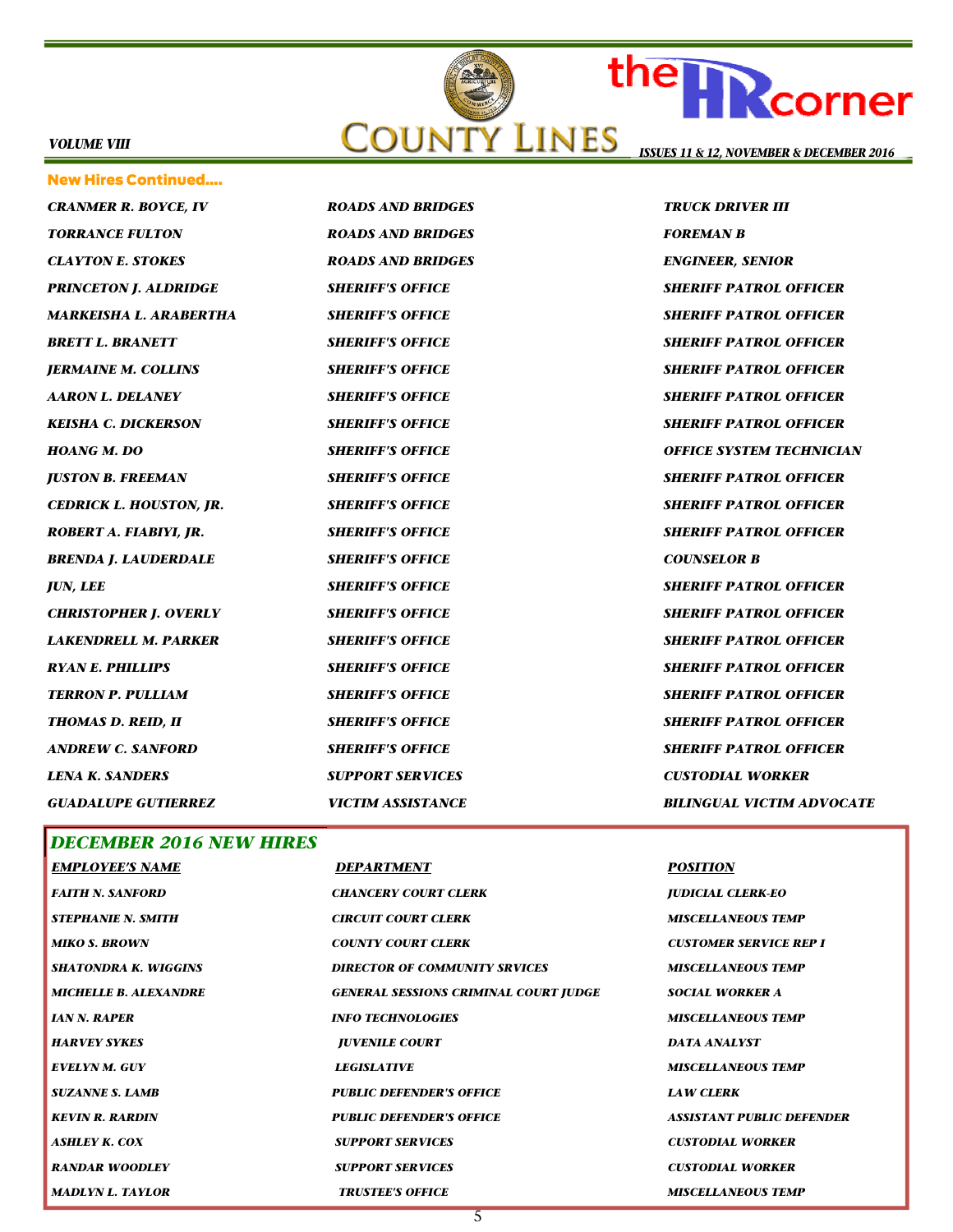

# the **HR** corner

*ISSUES 11 & 12, NOVEMBER & DECEMBER 2016* 

#### *VOLUME VIII*

### NOVEMBER 2016 PROMOTIONS

*Cloteal Bowers Juvenile Court Juvenile Counselor Jaleesa Crawford Sheriff's Office Corrections Gwendolyn Ector Assessor's Office Appeals Specialist Christine Floyd CAO's Office Administrator Richard Lee Sheriff's Office Corrections Deputy Anthony Luna Support Services Mechanic Larry Marshall, Jr. Sheriff's Office Corrections Deputy* 

*EMPLOYEE'S NAME DEPARTMENT POSITION*

*Patricia Davis Health Depart. Administrative Tech. Melanie Rittman Support Services Administrative Tech. Idris Mimms Info Technologies Customer Support Tech. Chandrell Polk County Clerk's Office Branch Coord. Sylvester Reaves Sheriff's Office AFIS Fingerprint Tech. Brenda Robinson Human Resources Senior Compensation* 

### DECEMBER 2016 PROMOTIONS

*Cathy Smith GS Criminal Court Principal Court* 

*EMPLOYEE'S NAME DEPARTMENT POSITION Dwight Aaron Corrections Supervisor A Tawanda Batts Aging Comm. Admin. Tech. Deverick Clayton Fire Depart. Firefighter V – EMS Delia Crumpton GS Criminal Principal Court Sandra Jeffries-Perry Information Tech. Systems Admin. III Joanne Lowe Aging Comm. SHIP Coordinator William Mattix Fire Department Firefighter V – EMS John Mitchell Fire Department Firefighter V – EMS Selisa Murff CAO Secretary Crystal Presley GS Civil Court Principal Court* 

# NOVEMBER 2016 RETIREMENTS

|  |  | <b>Employee's Name</b> |
|--|--|------------------------|
|  |  |                        |

*Employee's Name Department* 

| <b>DANIEL D. BARBER CORRECTIONS</b>        |  |
|--------------------------------------------|--|
| COZELL DEVRESSHERIFF'S OFFICE              |  |
| <b>DAWN B. DOWNERSHERIFF'S OFFICE</b>      |  |
| <b>CARLOS JONESCORRECTIONS</b>             |  |
| <b>WADINA LEE-JONESHEALTH DEPARTMENT</b>   |  |
| LYNDA E. LONDONREGISTER'S OFFICE           |  |
| <b>FELICIA S. MCKINNEYCODE ENFORCEMENT</b> |  |
| <b>DONNA G. SPENCERSHERIFF'S OFFICE</b>    |  |
| CYNTHIA C. THARPHEALTH DEPARTMENT          |  |

# DECEMBER 2016 RETIREMENTS

### *Employee's Name Department*

| FORREST E. BARTLETT, JR.,SHERIFF'S OFFICE  |  |
|--------------------------------------------|--|
| <b>BERNICE D. CHAMBERSSHERIFF'S OFFICE</b> |  |
| DONNA G. FARRISSHERIFF'S OFFICE            |  |
| ALISA J. GIBSONHEALTH DEPARTMENT           |  |
| PAMELA D. GRIMESSHERIFF'S OFFICE           |  |
| SYLVIA Y. JOHNSONSHERIFF'S OFFICE          |  |
|                                            |  |
|                                            |  |
|                                            |  |
| VIVIAN J. MORMONHEALTH DEPARTMENT          |  |
| CYNTHIA ROBERTSONCORRECTIONS               |  |
| THELMA M. STRIBLING SHERIFF'S OFFICE       |  |
| ANTHONY R. TAYLORHEALTH DEPARTMENT         |  |
|                                            |  |

**Congratulations on Your** Retirement!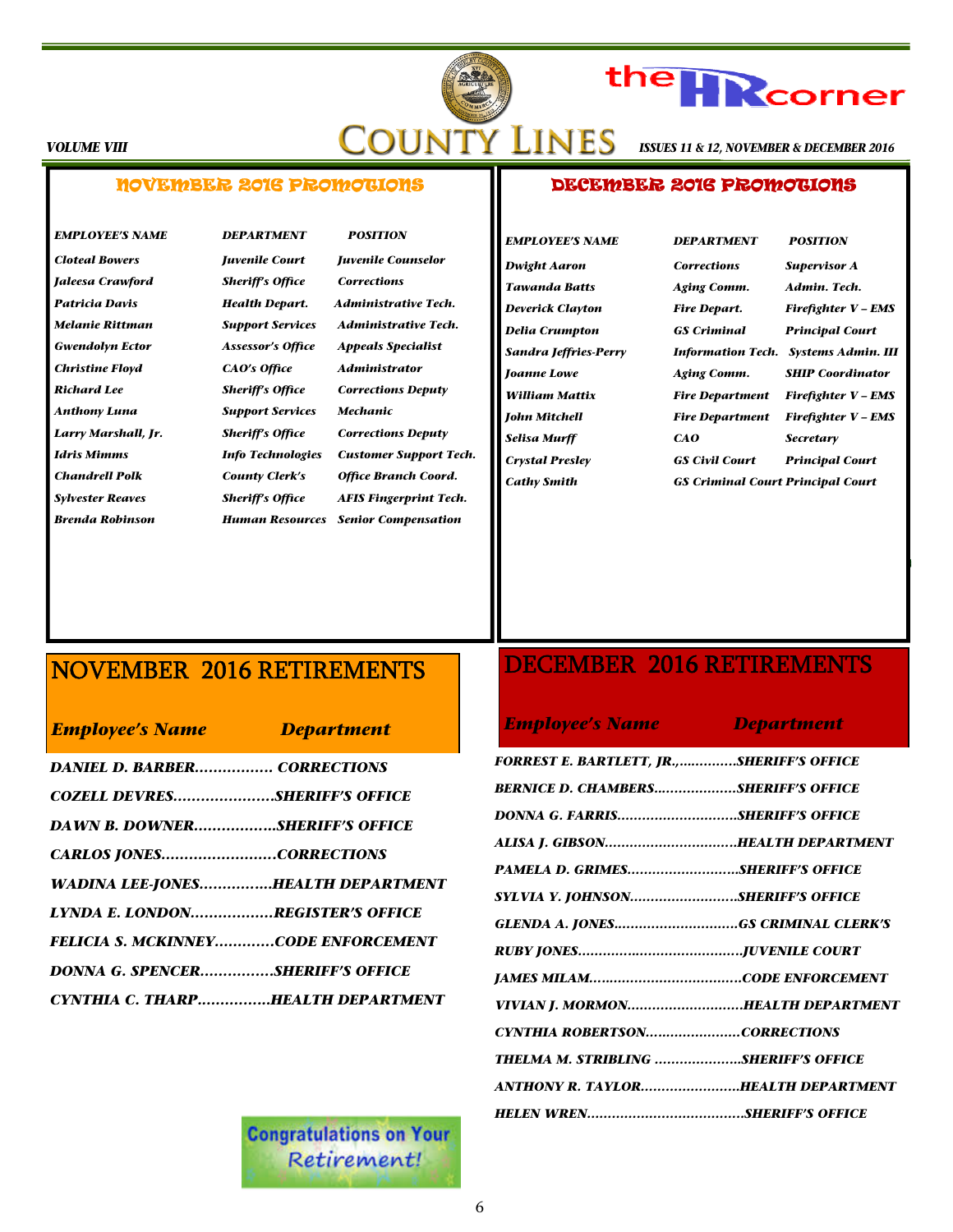

# 25 + YEARS OF SERVICE

| <b>EMPLOYEE'S NAME</b>     | <b>DEPARTMENT</b>                           | <b>YEARS OF SERVICE</b> |
|----------------------------|---------------------------------------------|-------------------------|
| <b>BRENDA C. EDWARDS</b>   | <b>HEALTH DEPARTMENT</b>                    | 30                      |
| <b>PATRICIA MCGHEE</b>     | <b>PUBLIC DEFENDER'S OFFICE</b>             | 30                      |
| <b>JOSEPH M. BROWN</b>     | <b>FIRE DEPARTMENT</b>                      | 30                      |
| WILLIAM M. DUNAVANT        | <b>FINANCE DEPARTMENT</b>                   | 30                      |
| <b>KEITH L. LANGSTON</b>   | <b>CODE ENFORCEMENT</b>                     | 30                      |
| <b>KATHA L. ROBARDS</b>    | <b>JUVENILE COURT CLERK'S OFFICE</b>        | 30                      |
| <b>JAMES Y. DUNAVANT</b>   | <b>CODE ENFORCEMENT</b>                     | 30                      |
| <b>MARY L. SEALE</b>       | <b>OFFICE OF PLANNING &amp; DEVELOPMENT</b> | 30                      |
| <b>SAM SREY</b>            | <b>HEALTH DEPARTMENT</b>                    | 30                      |
| <b>JAMIE L. BLACK</b>      | <b>SHERFF'S OFFICE</b>                      | 25                      |
| <b>KERRY R. LITTON</b>     | <b>CODE ENFORCEMENT</b>                     | 25                      |
| <b>BRIDGETTE L. HUNTER</b> | <b>SHERIFF'S OFFICE</b>                     | 25                      |
| <b>TONY B. WILLIAMS</b>    | <b>DIVISION OF CORRECTIONS</b>              | 25                      |
| <b>JIMMY L. CHAMBERS</b>   | <b>ATTORNEY GENERAL'S OFFICE</b>            | 25                      |
| <b>MICHAEL W. CLARK</b>    | <b>DIVISION OF CORRECTIONS</b>              | 25                      |
| <b>OTYS F. DANIELS</b>     | <b>HEALTH DEPARTMENT</b>                    | 25                      |
| <b>JOHNNY A. LEWIS</b>     | <b>DIVISION OF CORRECTIONS</b>              | 25                      |
| <b>SUSAN A. LEWIS</b>      | <b>SHERIFF'S OFFICE</b>                     | 25                      |
| <b>TANYA R. PRESSGROVE</b> | <b>SHERIFF'S OFFICE</b>                     | 25                      |
| <b>KATHRYN REDICK</b>      | <b>DIVISION OF CORRECTIONS</b>              | 25                      |
| <b>CYNTHIA ROBERTSON</b>   | <b>DIVISION OF CORRECTIONS</b>              | 25                      |
| <b>BRINDA A. WILLIAMS</b>  | <b>SHERIFF'S OFFICE</b>                     | 25                      |

# *CONDOLENCES*

| <b>EMPLOYEE'S NAME</b> | <b>DEPARTMENT</b>        | <b>NAME OF DECEASED</b>    | <b>RELATIONSHIP TO EMPLOYEE</b> |  |
|------------------------|--------------------------|----------------------------|---------------------------------|--|
| <b>Jason Hamm</b>      | <b>Info Technologies</b> | <b>Ms. Faye Ann Hamm</b>   | <b>Mother</b>                   |  |
| <b>Allen Baker</b>     | <b>Support Services</b>  | <b>Ms. Amy Lois Butler</b> | <b>Mother</b>                   |  |
| <b>Shelia Gunn</b>     | <b>Human Resources</b>   | Mr. Earl Gunn              | <b>Father</b>                   |  |
| <b>Mary Seiber</b>     | <b>Support Services</b>  | Mr. Earl Gunn              | <b>Father</b>                   |  |
| <b>Barry Sims</b>      | <b>Health Department</b> | <b>Ms. Bennie M. Sims</b>  | <b>Mother</b>                   |  |
| Heidi Kuhn             | <b>Sheriff's Office</b>  | Mr. Wayne Stegman          | <b>Father</b>                   |  |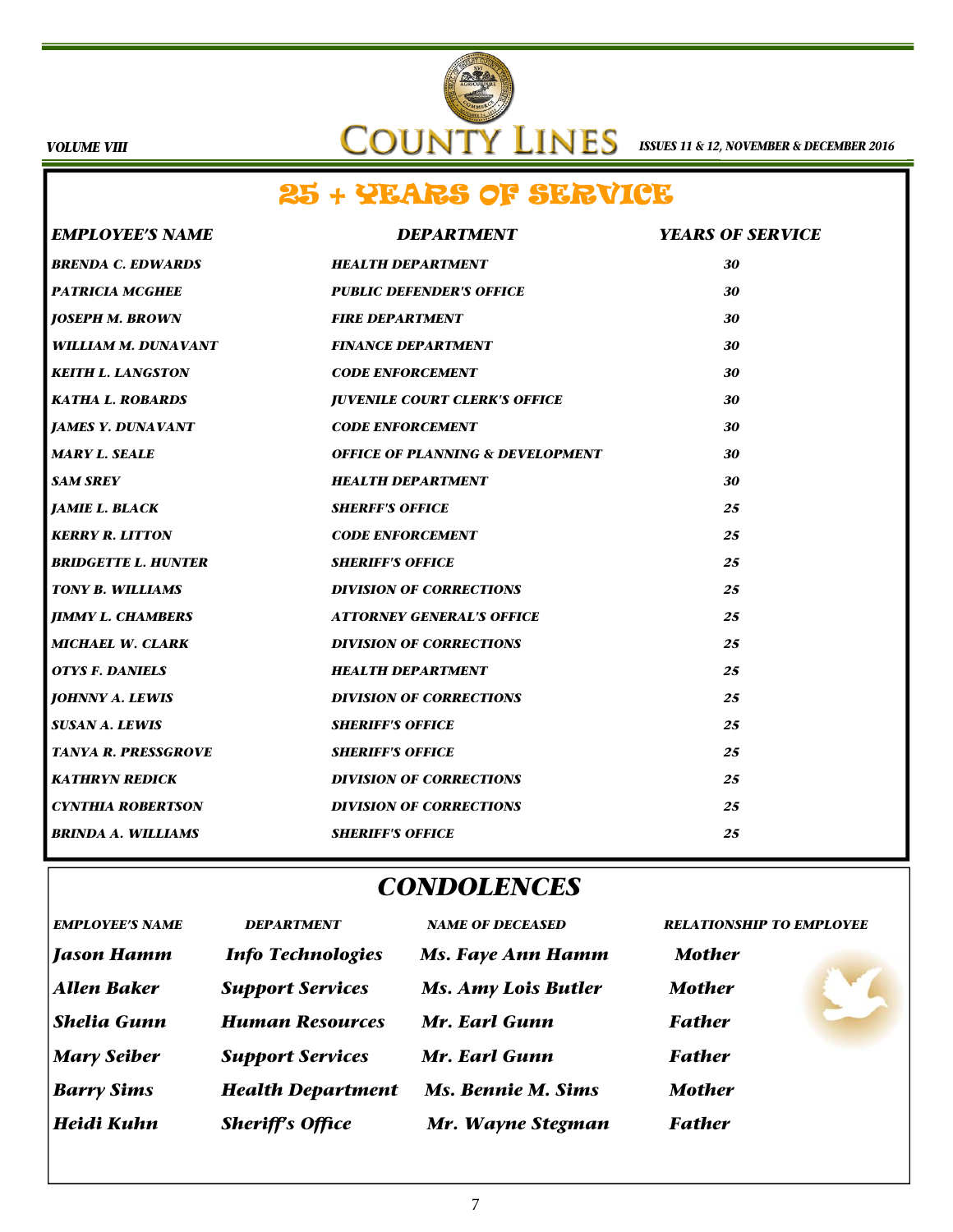



*ISSUES 11 & 12, NOVEMBER & DECEMBER 2016* 

### *VOLUME VIII*

*TOP 40 UNDER 40 BY THE MEMPHIS BUSINESS JOURNAL Department News* 

# *Congratulations to Shelby County Employees!*



*Travis Green Shelby County General Sessions* 



*A ceremony was held at Edwin Orgill Golf Course in memory of Lee Hinson who died earlier in 2016. At Orgill, a marker and trees were planted for*  Lee's memory at the course entrance to remind visitors of his commitment *to Shelby County Government and all the citizens he served through the years. Lee led the Shelby County Conservation Board and Parks and Grounds Department.* 

*Mayor Luttrell, Commissioner Terry Roland, Lee's family and a host of his friends and associates attended.* 



*John Zeanah Memphis and Shelby County* 

*Planning and Development* 



*Kesha Whitaker Shelby County Trustee* 



 If you enrolled in the County's Health Plan and certified that you are a tobacco user, you must complete one of these programs by April 30<sup>th</sup>, 2017.

 1. Cigna Quit Today: A telephonic program with one on one coaching goals. Call 1-866-417- 7848 to enroll today. You must be deemed as "making progress towards your goal" by your coach in order to avoid the surcharge; OR

2. Freedom from Smoking program: An 8 course class over 7 weeks through the county's health department. Please call Courtney Tipper at 901-222-9274 to enroll or for more information. You must complete the requirements and attend classes to avoid the surcharge.

Tobacco Users will be assessed a \$25 per pay period surcharge beginning July 1, 2017 if the deadline is not met. If you are unable to complete these programs due to medical reasons, please contact HR at 901-222-2328 or Tasha.Diaz@shelbycountytn.gov for a physician's release form. If at any point you cease to use tobacco products independently, you must re-attest and submit an affidavit declaring so to Tasha.Diaz@shelbycountytn.gov.